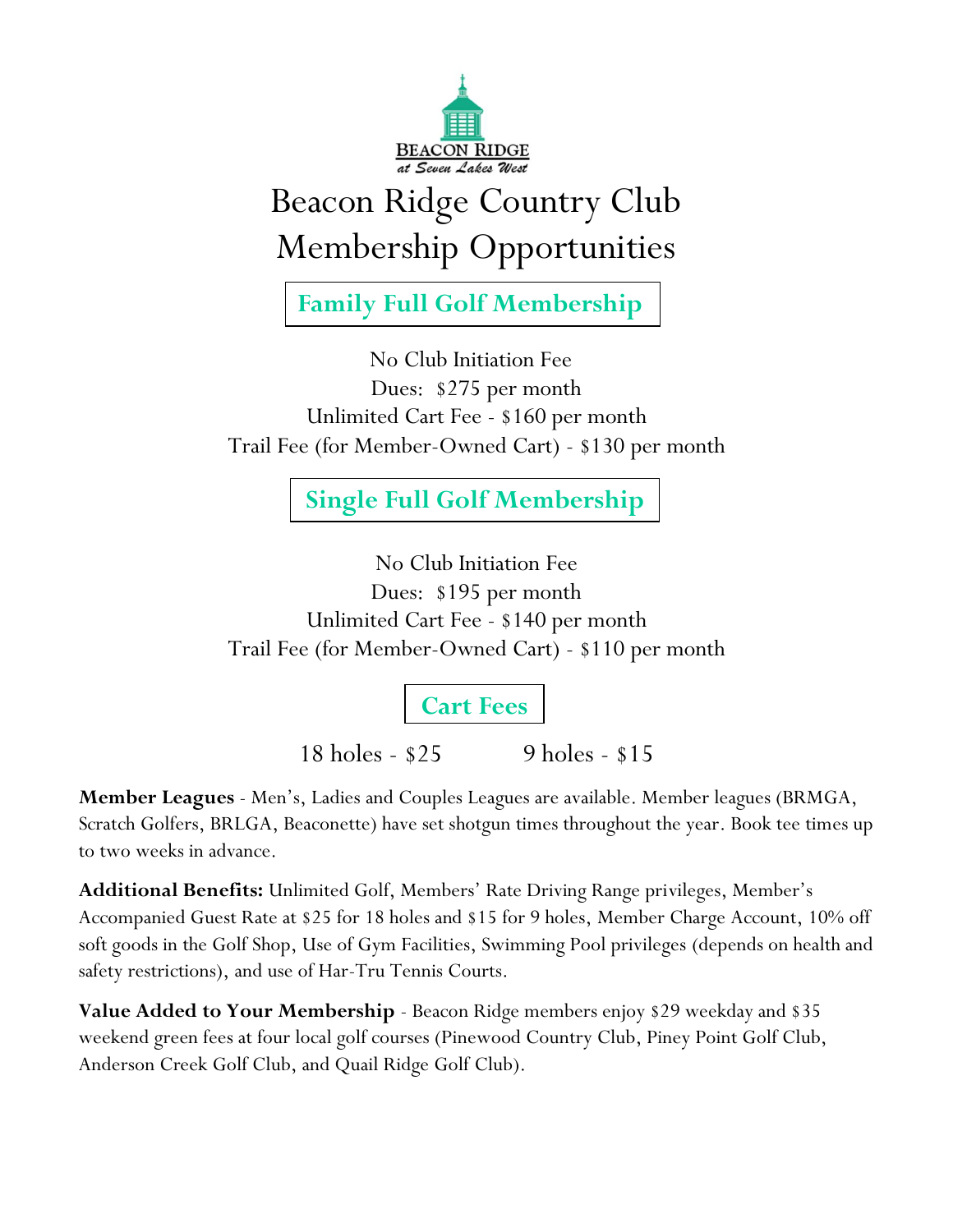Prepay for 11 months and get 12 months membership!

Want to play golf for the absolute lowest rate per round? Get an annual golf membership at Beacon Ridge Country Club **by December 31st**!

**Family Full Golf Membership**

\$4,785 (Use of BRCC carts)

\$4,455 (Use of Private Cart)

**Single Full Golf Membership**

\$3,685 (Use of BRCC carts)

\$3,355 (Use of Private Cart)

Additional benefits included for new prepay members: first year Men's, Ladies and Couples Leagues fees included, and first year GHIN handicap.



Become a Member of Beacon Ridge today!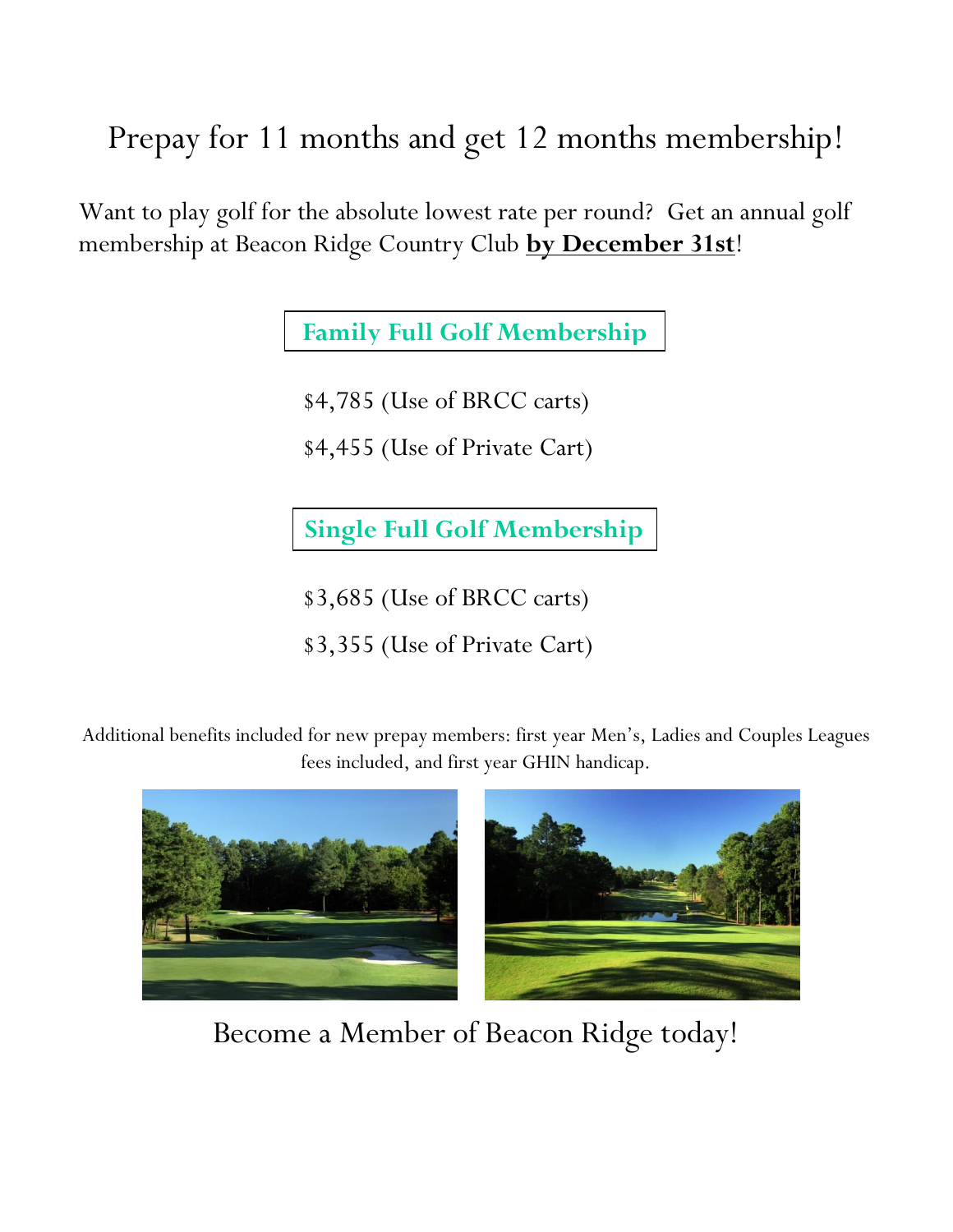**Family Sports Membership**

No Club Initiation Fee Dues: \$100 per month

**Single Sports Membership**

No Club Initiation Fee Dues: \$70 per month

**Golf Fees\***

18 holes - \$30 9 holes - \$18 \*Same rate for walking or riding

**Member Leagues** - Men's, Ladies and Couples Leagues are available. Member leagues (BRMGA, Scratch Golfers, BRLGA, Beaconette) have set shotgun times throughout the year. Book tee times up to two weeks in advance.

**Additional Benefits:** Members' Rate Driving Range privileges, Member Charge Account, 10% off soft goods in the Golf Shop, Use of Gym Facilities, Swimming Pool privileges (depends on health and safety restrictions), use of Har-Tru Tennis Courts, and bring your guests at \$35 for 18 holes and \$20 for 9 holes.

**Value Added to Your Membership** - Beacon Ridge members enjoy \$29 green fees at four local golf courses (Pinewood Country Club and more).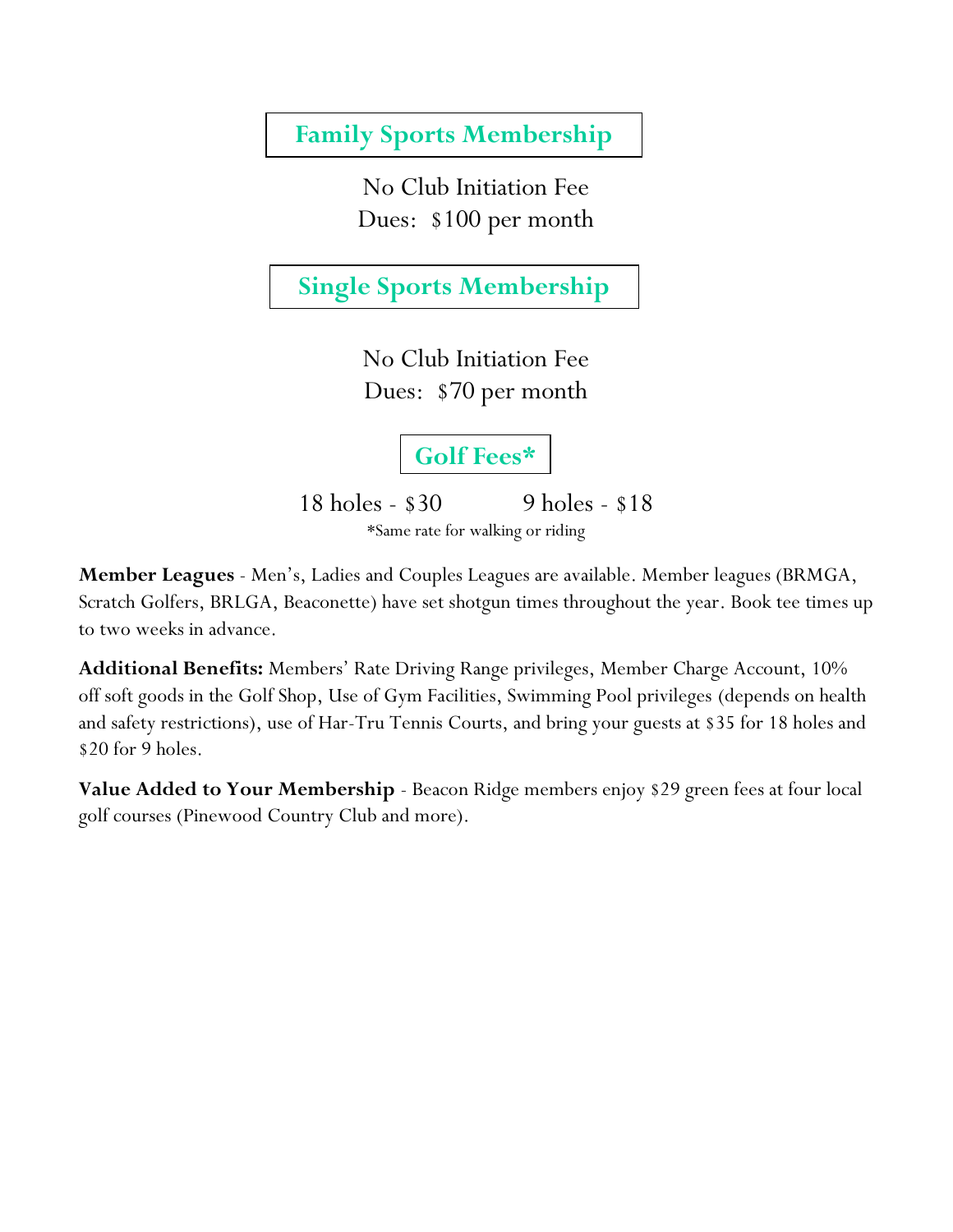**Family Non-Resident Membership**

No Club Initiation Fee Dues: \$120 per month

**Single Non-Resident Membership**

No Club Initiation Fee Dues: \$85 per month

**Golf Fees**

18 holes - \$25 9 holes - \$15

\*Non-Resident membership requires annual commitment. Non-resident membership are for individuals reside a minimum 20-mile away from the club

**Member Leagues** - Men's, Ladies and Couples Leagues are available. Member leagues (BRMGA, Scratch Golfers, BRLGA, Beaconette) have set shotgun times throughout the year. Book tee times up to two weeks in advance.

**Additional Benefits:** Members' Rate Driving Range privileges, Member Charge Account, 10% off soft goods in the Golf Shop, Use of Gym Facilities, Swimming Pool privileges (depends on health and safety restrictions), use of Har-Tru Tennis Courts, and bring your guests at \$35 for 18 holes and \$20 for 9 holes.

**Value Added to Your Membership** - Beacon Ridge members enjoy \$29 green fees at four local golf courses (Pinewood Country Club and more).